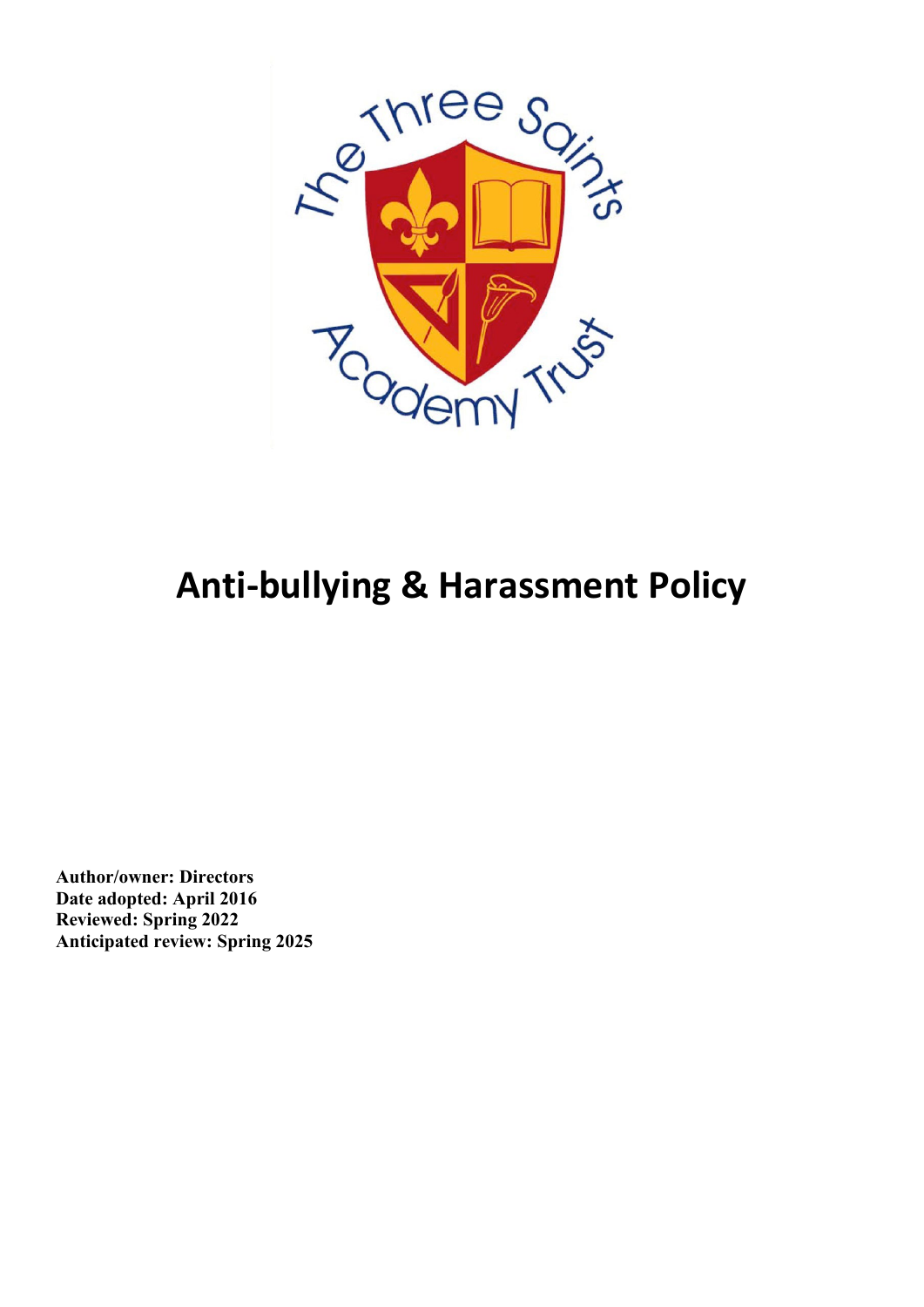# **THE THREE SAINTS MULTI ACADEMY TRUST ANTI-BULLYING POLICY**

This policy should be read in conjunction with the DfE Guidance on Preventing and Tackling Bullying in School as well as statutory responsibilities for schools and local authorities – Equality Act 2010, Education Act 2002 and Education and Inspections Act 2006, Section 21(5) as well as school's Safeguarding Policy, Behaviour Policy, PSHE Policy and E-safety policy.

In this Trust bullying and other forms of unacceptable intimidation, including cyberbullying by internet or mobile phones will not be tolerated.

All will treat others with kindness and respect and all will care well for each other.

All will come to school without fear and they will be happy and safe in school.

Everyone will be vigilant and they will act promptly to intervene if there are any signs or reports of bullying.

The staff and Directors of The Three Saints Academy Trust consider that bullying takes many forms and includes the following types of behaviour:

Physical Bullying Verbal Bullying Indirect Bullying Cyberbullying Homophobic Bullying (including Biphobic, Sexist and Transphobic Bullying) Sexual Violence and Sexual Harassment

#### **What is Bullying?**

There are many definitions of bullying, but most consider bullying to be: *"Deliberately hurtful behaviour repeated over a period of time and in circumstances where it is difficult for those being bullied to defend themselves."* This definition recognised and accepted in case law (Hansen v Isle of White Council)

The Government defines bullying as:

*"Behaviour by an individual or group, usually repeated over time, that intentionally hurts another individual or group physically or emotionally."*

Bullying is therefore:

Repetitive and persistent Intentionally harmful Involves an imbalance of power.

Due to the nature of bullying, it may also be classed as Hate Crime

#### **Hate crime** can be defined as:

*"Behaviour that a victim or any other person thinks was caused by hatred of age, disability, gender identity, race, religion or sexual orientation."*

**Cyberbullying** can be defined as: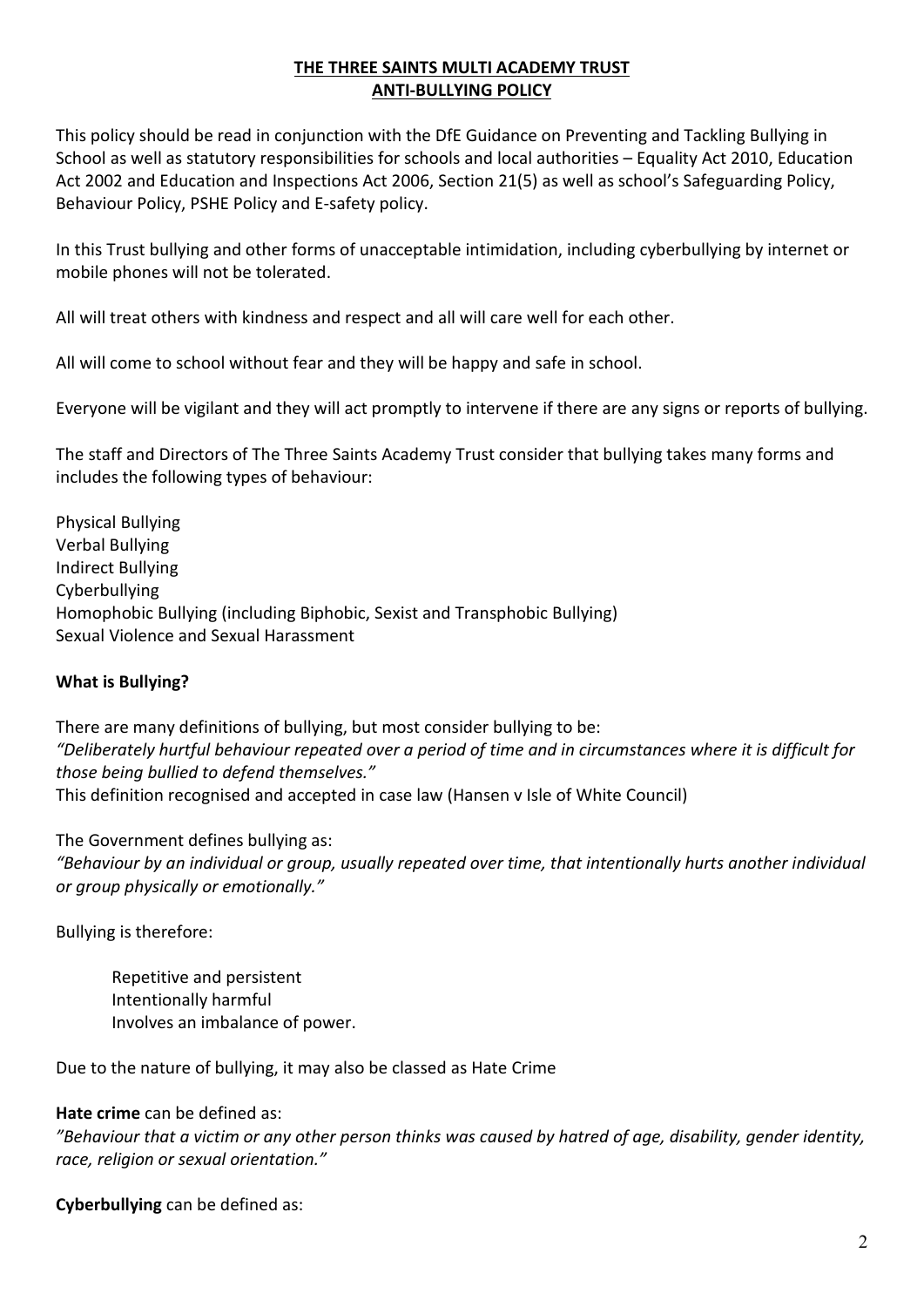*"Any cyber-communication or publication posted or sent by a minor online, by instant messenger, email, website, diary site, online profile, interactive game, handheld device, cell phone or other interactive device that is intended to frighten, embarrass, harass or otherwise target another minor."*

# **Physical**

*Any physical assault such as pushing, kicking, hitting, punching, hair-pulling, spitting.*

# **Verbal**

*Such as name calling or using nasty language such as homophobic language*

## **Emotional**

*Being unfriendly and left out on purpose*

## **Homophobic**

*Use of homophobic language, such as the use of the word "gay" when describing something in a derogatory way. Being left out or picked on for not behaving in a stereotypical girl or boy way. Families being called.*

*Homophobic Bullying – occurs when bullying is motivated by a prejudice against lesbian, gay or bisexual people.*

*Biphobic Bullying – bisexual people may experience homophobic bullying but they are also likely to experience biphobia, that is , prejudice which is specifically related to their bisexual identity, they can feel marginalised by both the straight world and the lesbian and gay community.*

*Sexist Bullying – based on sexist attitudes that when expressed demean, intimidate or harm another person because of their sex or gender.*

*Transphobic Bullying – Trans\* is an umbrella term that describes people whose sense of their gender or gender identity is seen as being different to typical gender forms. When children/young people are perceived not to be conforming to the dominant gender roles that may be widely expected of them. It is commonly underpinned by sexist attitudes*

#### **Sexual Violence**

For the purposes of this policy, sexual violence refers to sexual offences under the Sexual Offences Act 2003:

- Rape
- Assault by Penetration
- Sexual Assault
- Causing someone to engage in sexual activity without consent

#### **Sexual Harassment**

For the purposes of this policy, sexual harassment is 'unwanted conduct of a sexual nature' that can occur online and offline and both inside and outside school. It can include:

- Sexual comments
- Sexual jokes or taunting
- Physical behaviour
- Online sexual harassment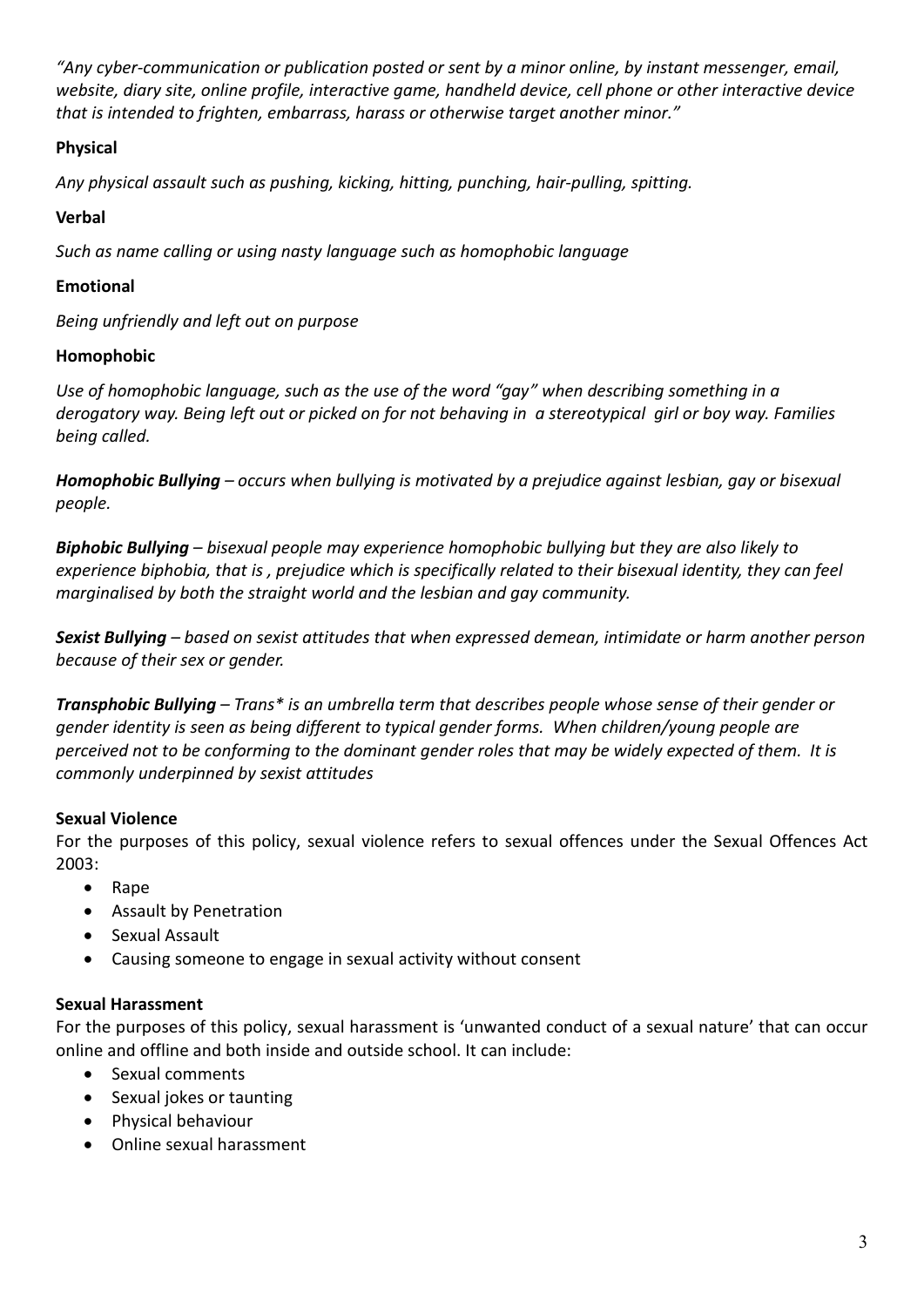#### **The Education and Inspections Act 2006 Section 89**

Schools must have measures to encourage good behaviour and prevent all forms of bullying amongst pupils.

#### **Behaviour and discipline in Schools – Advice for Headteachers and School Staff January 2016**

Teachers have the power to discipline pupils for misbehaving outside the school premises "to such an extent as is reasonable". This can relate to bullying incidents occurring anywhere off the school premises, such as on school or public transport, outside the local shops etc.

Where bullying outside school is reported to school staff, it should be investigated and acted upon. Consideration by the headteacher as to whether it is appropriate to notify the police or local anti-social behaviour team in the LA of action taken should be given. If the behaviour could be criminal or poses a serious threat to a member of the public, the police should always be informed.

In all cases the teacher can only discipline on school premises or when under the lawful control of the staff member.

#### **The Equality Act 2010**

Covers age, disability, gender reassignment, pregnancy and maternity, race, religion or belief, sex and sexual orientation.

The duty has three aims. It requires public bodies to have due regard to the need to:

- Eliminate unlawful discrimination, harassment, victimisation and any other conduct prohibited by the act.
- Advance equality of opportunity between people who share a protected characteristic and who do not share it.
- Foster good relations between people who share a protected characteristic and who do not share it.

#### **Children Act 1989**

A bullying incident should be addressed as a child protection concern when there is "reasonable cause to suspect that a child is suffering or is likely to suffer, significant harm…"

#### **Criminal Law**

Although bullying itself is not a specific criminal offence, it is important to bear in mind that some types of harassing or threatening behaviour – or communications – could be a criminal offence, for example under the Protection from Harrassment Act 1997, the Malicious Communications Act 1988, the Communications Act 2003 and the Public Order Act 1986.

#### **Objectives**

To ensure that all children understand what bullying including cyberbullying is.

To build an ethos where children feel safe and free from threat and intimidation.

To promote good relationships where all are treated well and where children care for each other.

To act promptly and effectively at the first sign of bullying.

To encourage children and parents to report any alleged bullying.

To protect and reassure any victims of bullying.

To have effective sanctions to deter bullying and to have successful strategies to reform bullies.

To make this a happy school free from bullying.

#### **Strategies**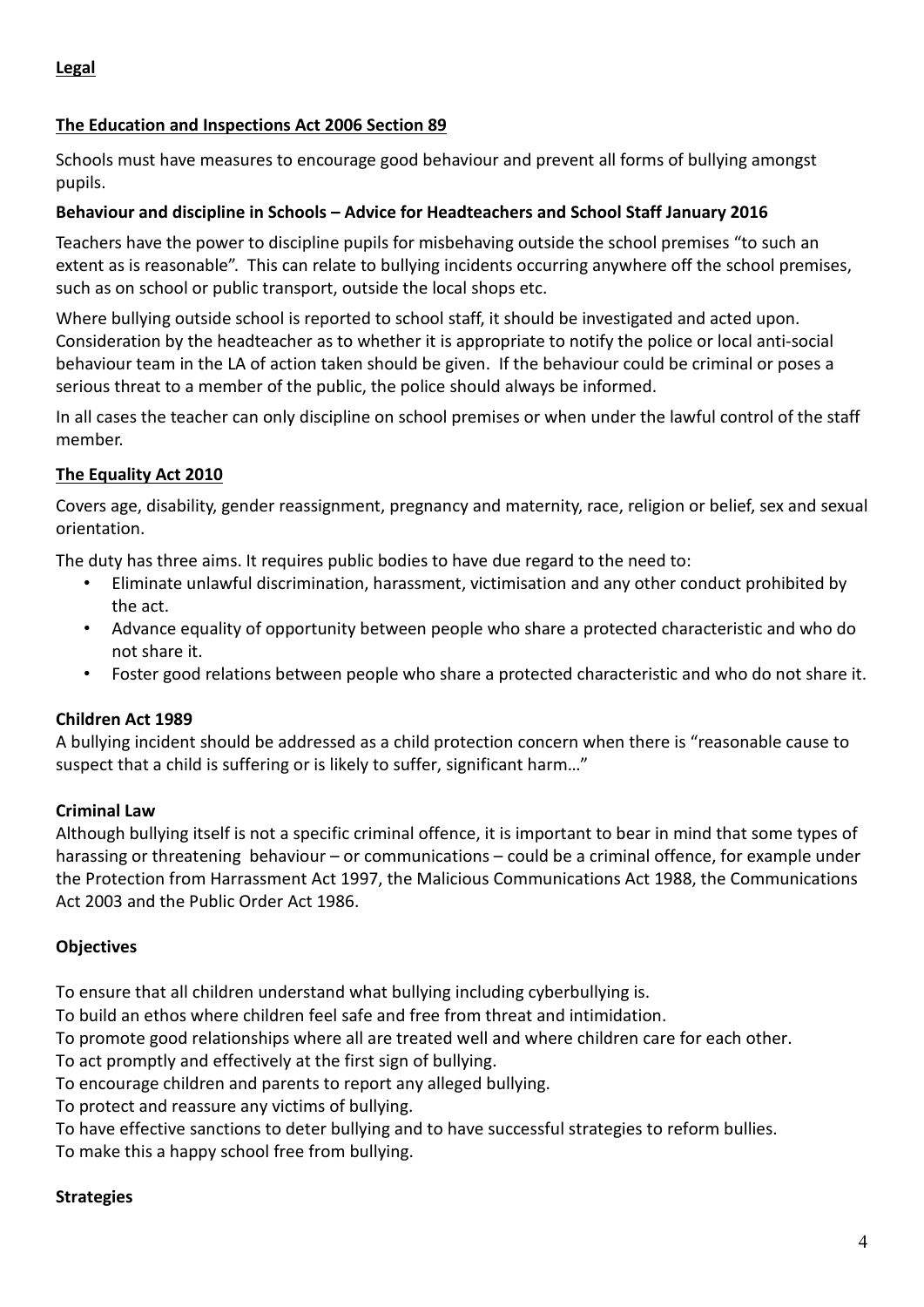- The schools in the Three Saints Academy Trust we follow a Whole School Behaviour Policy, which rewards good behaviour choices and there is an ethos where bullying is unacceptable.
- All will be expected to be vigilant and to intervene immediately and effectively if any bullying is observed or reported.
- Co-operative, helpful behaviour will be rewarded. Pointing out examples and encouraging good behaviour.
- There is good supervision of children at all times.
- Use of extended areas of the playground, playground equipment, quiet area, whenever possible.
- Children will be encouraged to report bullying and when they do they will be listened to and taken seriously. There are various ways in which to report incidents these include:
	- o Help Boxes
	- o Peer Listeners and Wellbeing Warriors
	- o Activity Leaders
	- o Need to Talk Button
	- o CEOP button
- Allegations of bullying will be investigated, documentation completed to record incidents and actions taken.
- Any allegations of bullying will be reported to the Headteacher.
- Pupils and their parents will be made aware of this policy.
- Bullying incidents are included in the Headteacher's Report to the School Committee

#### **Curriculum**

Bullying issues are dealt with via the PSHE Curriculum (including Relationships, Sex and Health Education) through use of JIGSAW programme of work and Restorative Justice principles. Bullying issues are also dealt with in collective worship and focus days/weeks. Visiting groups for example drama, dance specialists are also invited into school to work with and perform for the children linked with bullying.

#### **The role of the School Committee**

The School Committee supports the Headteacher in all attempts to eliminate bullying from our school. The governors take seriously any incidents of bullying and will deal with them as appropriate. Committee Members monitor incidents of bullying and review the anti-bullying policy regularly. They require the Headteacher to keep accurate records of all incidents using the forms attached to this policy. Following a request from a parent to investigate an incident the governors ask the Headteacher to conduct an investigation and report back to them.

#### **The role of the Headteacher**

The Headteacher must implement the school's Anti-bullying strategy, ensure all staff are aware of the policy and how to deal with incidents of bullying, that they have sufficient training. The Headteacher will ensure all pupils know that bullying is wrong and unacceptable behaviour. The Headteacher will investigate or delegate this to another senior member of staff when a child or parent makes a complaint about bullying.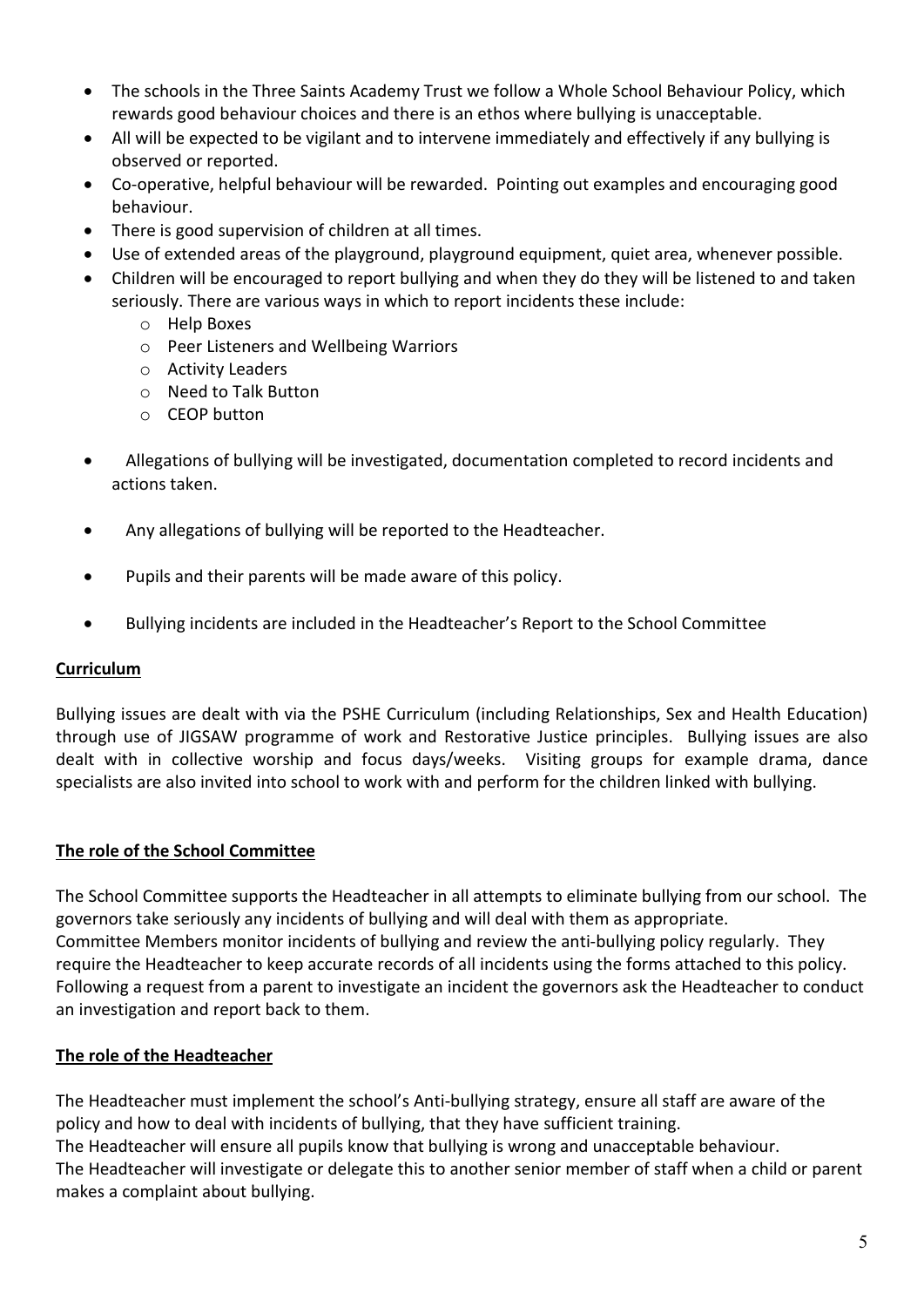# **The role of the teacher**

Teachers take all forms of bullying seriously, and intervene to prevent incidents taking place. They keep their records of all behaviour incidents via the relevant behaviour incident reports, any incidents deemed to be bullying as per the definitions outlined in this policy will be logged using Form D – School Incident Recording Form alongside Forms B – Victim Reporting Form and Form C Witness Reporting Form and reported to the. Teachers support all children in their class and establish a climate of trust and respect for all. By praising, rewarding and celebrating success we aim to prevent incidents of bullying. If an incident is not deemed to be a bullying incident on investigation Forms A, B, C will be filed in the class behaviour log and not the Anti-Bullying Log.

#### **The role of the parent**

Parents with concerns should contact their child's class teacher immediately. Parents should support the school's anti-bullying policy and actively encourage their child to be a positive member of the school.

#### **Identification strategies**

All children are taught about the STOP button and understand that bullying is something that happens Several Times On Purpose and posters are displayed in the classroom and throughout the school building. All classes have a Help Box where children can write down concerns and put these in the box at anytime using Form A – Request for Support. They are checked on a regular basis by the class teacher.

Two 'Bully busters' are elected in each class, Year 3 to Year 6. These children are given training so they know what to do if a child approaches them. Bully busters can be approached by any child who feels unable to talk to an adult.

Anti-Bullying Surveys also take place in classes where there is a suspicion of a problem as well as yearly as part of the Pupil and Parent Questionnaires.

Y5 & Y6 pupils trained as peer listeners to be available at break times.

Need to Talk button via Pupil page on the school website to report concerns to senior management. CEOP button via home page on the school website.

#### **Signs and Symptoms of Bullying**

A child may indicate by signs of behaviour that he or she is being bullied. Adults should be aware of possible signs and investigate if:

Child is frightened of walking to or from school. Does not want to go on the school/public bus. Begs to be driven to school. Changes their usual routine. Is unwilling to go to school. Begins to truant. Becomes withdrawn, anxious or lacking in confidence. Starts stammering. Attempts or threatens suicide or runs away. Cries themselves to sleep at night or has nightmares. Feels ill in the morning. Begins to do poorly in school work. Comes home with torn clothes or books damaged. Has possessions that are damaged or "go missing". Asks for money or starts stealing money (to pay bully). Has dinner or other monies continually "lost".